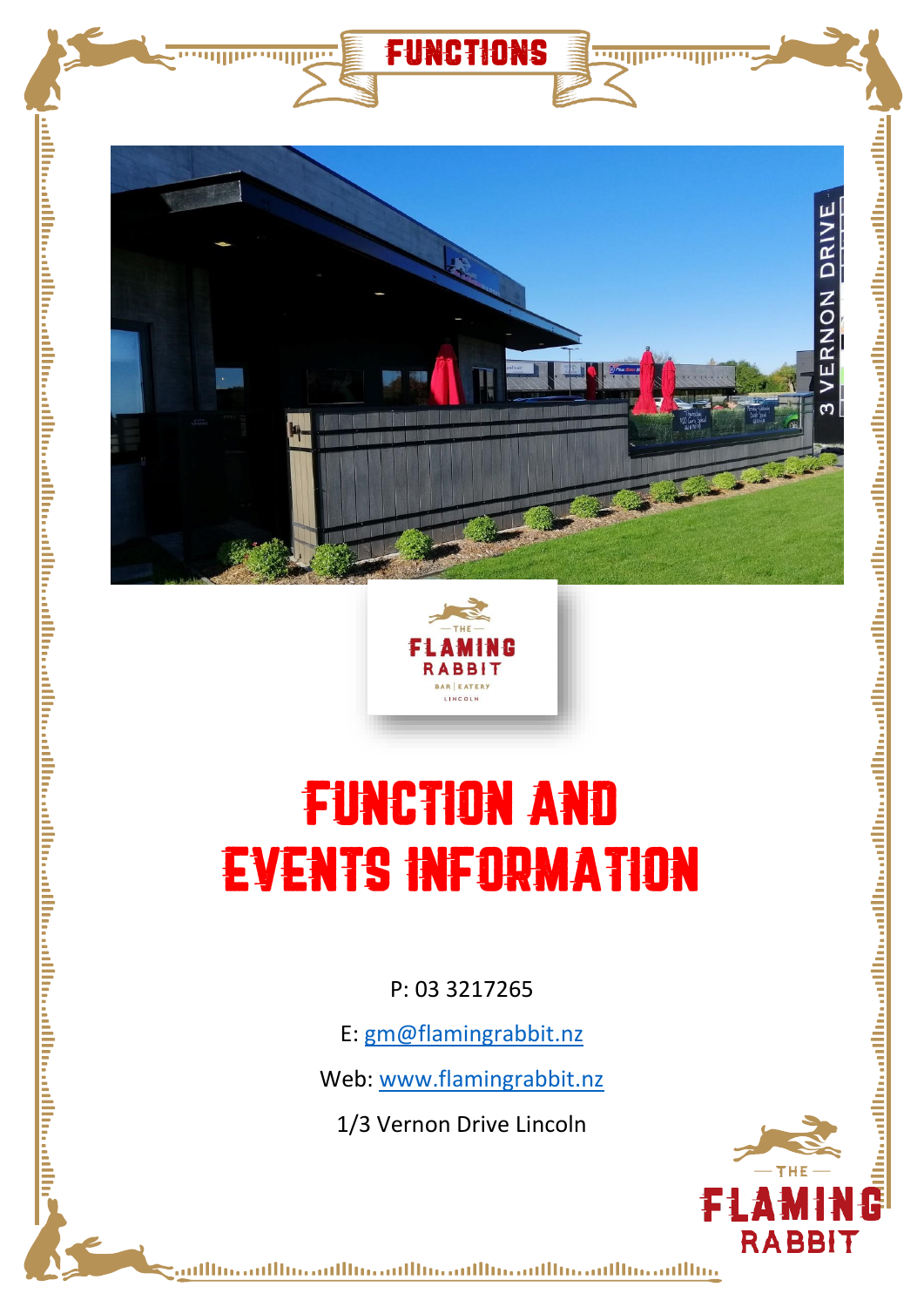## WELCOME TO THE FLAMING RABBIT

functions

**TUILING** 

The newest bar and eatery in lincoln and home to Selwyn's only in-house aged steaks.

With the sunniest courtyard in lincoln, it is the perfect place to

watch the sun go down.

Our Vernon Room is perfect to reserve or hire for your next special event.

We can also reserve other areas in the bar and restaurant upon request

Open 7 days a week from 10 am too late Monday to Friday and 9.30am Saturday and Sunday providing breakfast, lunch and dinner. Other special include aged steaks, gold card lunches burger and curry nights.

Our extensive beverage list providing a range of Monteith's and craft beers, cocktails, non-alcoholic and low alcoholic beverages.

Our friendly staff are all-ways willing to help and answer any questions

you may have.

# The Vernon Room



<u>, http://www.mathematical.com/www.mathematical.com/www.mathematical.com/www.mathematical.com/www.mathematical.com/www.mathematical.com/www.mathematical.com/www.mathematical.com/www.mathematical.com/www.mathematical.com/ww</u>

...........



This room is private to the rest of the bar and restaurant

Perfect for meetings, birthdays and any private event you wish to have.

There are minimum spends required from Thursday through to Sunday evenings.

Seating arrangements

Board room

Theatre style

Seated meal

Standing

Please contact manager for room capacity

dlussadlussadlussadlussadlussadlussadlussadlussadlussadlussadlussadlussadlussadlussadlussadlussadlussadlussadl

وبالاستوبالاستوبالاستوبالاستوبالاستوبالاستوبالاستوبالاستوبالات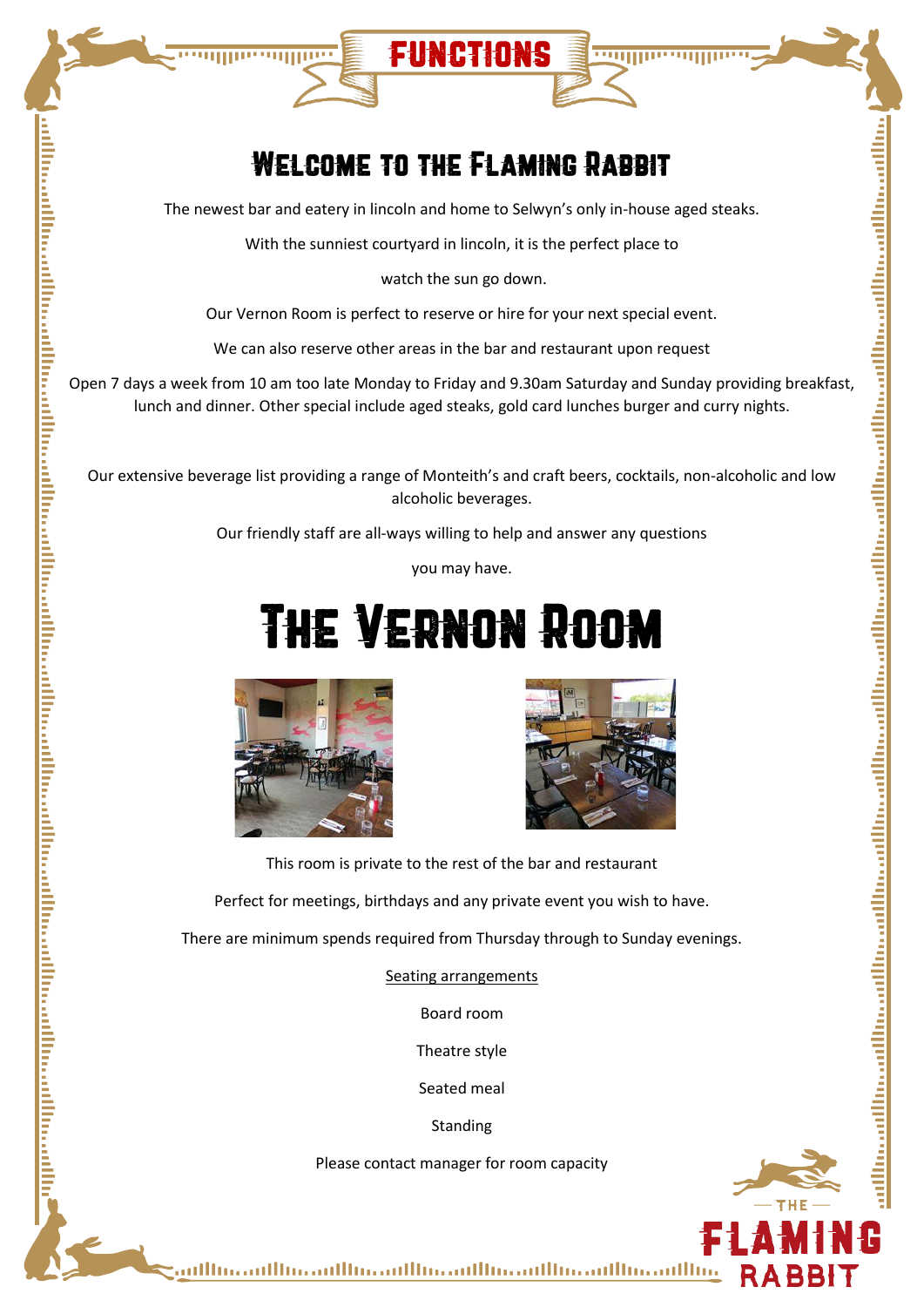## Day Function

function

## Morning Tea / Afternoon Tea

\$12.00 per person

Your choice of 1 beverage (Pot of tea, espresso coffee, juice or soda)

• A selection of freshly baked sweet and savory muffins

## Morning tea or afternoon tea and lunch

\$35.00 per person

Your choice of 1 beverage (Pot of tea, espresso coffee, juice or soda)

- A selection of freshly baked sweet and savory muffins
- lunch from the Light Lunch Menu (pre ordered at the interval or day before)

## Set menu

Your choice of 2 courses \$45 or 3 courses \$53 per person

## To Start

Platters for the tables to share. Bread, dips, fried chicken, salmon, cheese, salami, pickles

## **MAIN**

alitari radioi risalitari radioi risalitari radioi radioi radioi radioi radioi radioi radioi radioi radioi radioi radioi radioi radioi radioi radioi radioi radioi radioi radioi radioi radioi radioi radioi radioi radioi rad

Fish of the day Staff will inform you of today selection

Porterhouse Duck fat potatoes, vegetables, red wine jus

Roast Vegetable Salad (GFO/DFO) Flame roasted root vegetables, Spinach, fetta, pomegranate vinaigrette

Pork Belly (GF) Roasted parsnip, swiss chard, ginger and apple cider reduction

#### Dessert

Dessert platters to share



وبالاستوبالاستوبالاستوبالاستوبالاستوبالاستوبالاستوبالاستوبالات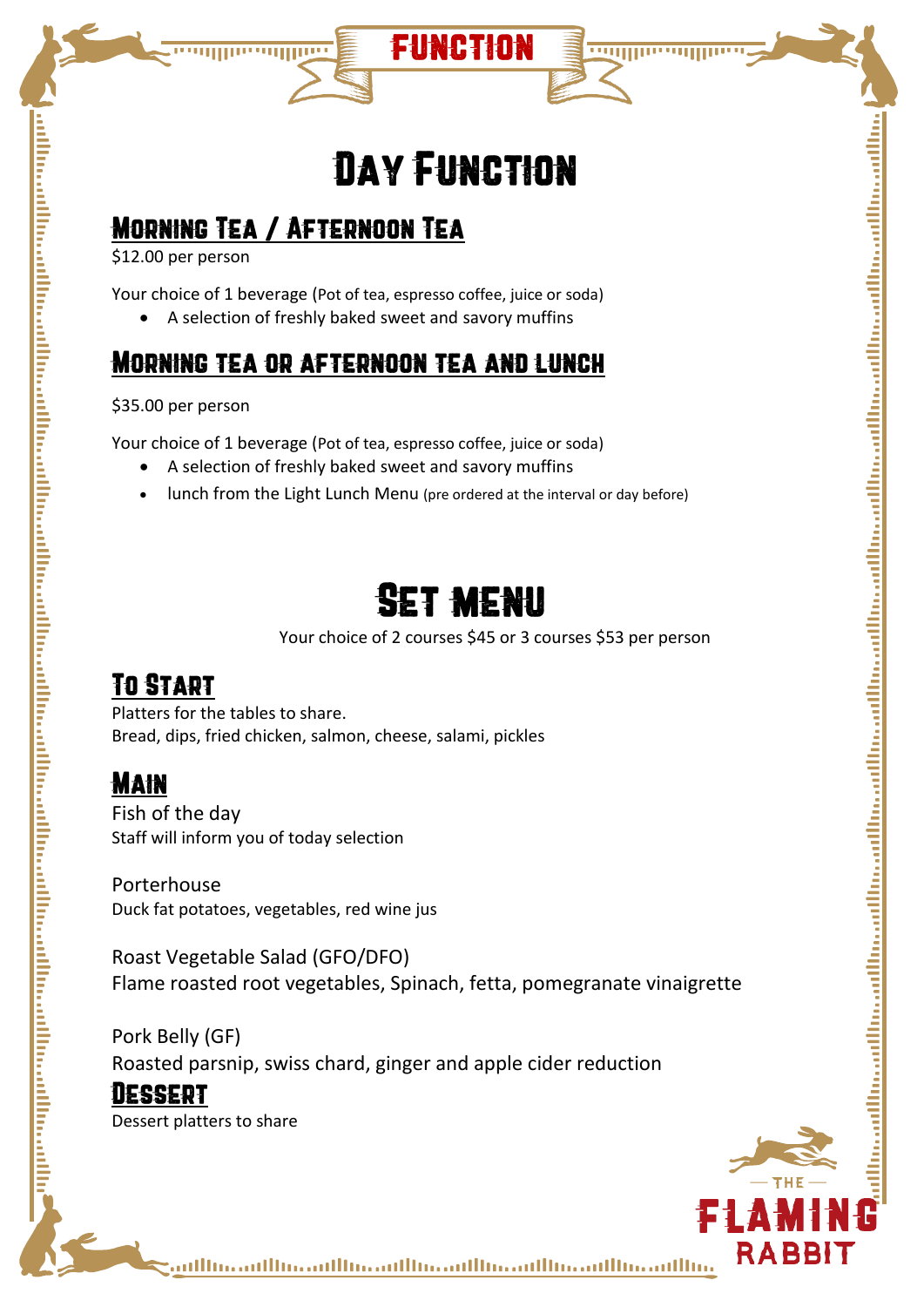

religionalisto de la filma de la filma de la filma de la filma de la filma de la filma de la filma de la filma de la filma de la filma de la filma de la filma de la filma de la filma de la filma de la filma de la filma de

# Platter Options

functions

Require A min of 30 guests to order Mixing and matching items from different options will incur additional price Please advise us of any dietary requirements and we will make a separate platter for them All platters must be pre ordered

#### \$20 Per Person

Cheeseburger sliders BBQ Chicken skewers Cranberry and brie bites Twice cooked pork belly bites Fries

#### \$30 per person

Antipasto platter Beef wellington bites Pork and garlic wontons Spinach and fetta fingers BBQ chicken skewers Fries

#### \$40 per person

Antipasto platter Beef wellington bites Prosciutto and haloumi Smoked salmon and spinach filo cups Seared beef fillet on crusty bread Bacon, honey goats cheese bites Pork and garlic wontons Fries



وبالاستوبالاستوبالاستوبالاستوبالاستوبالاستوبالاستوبالاستوبالات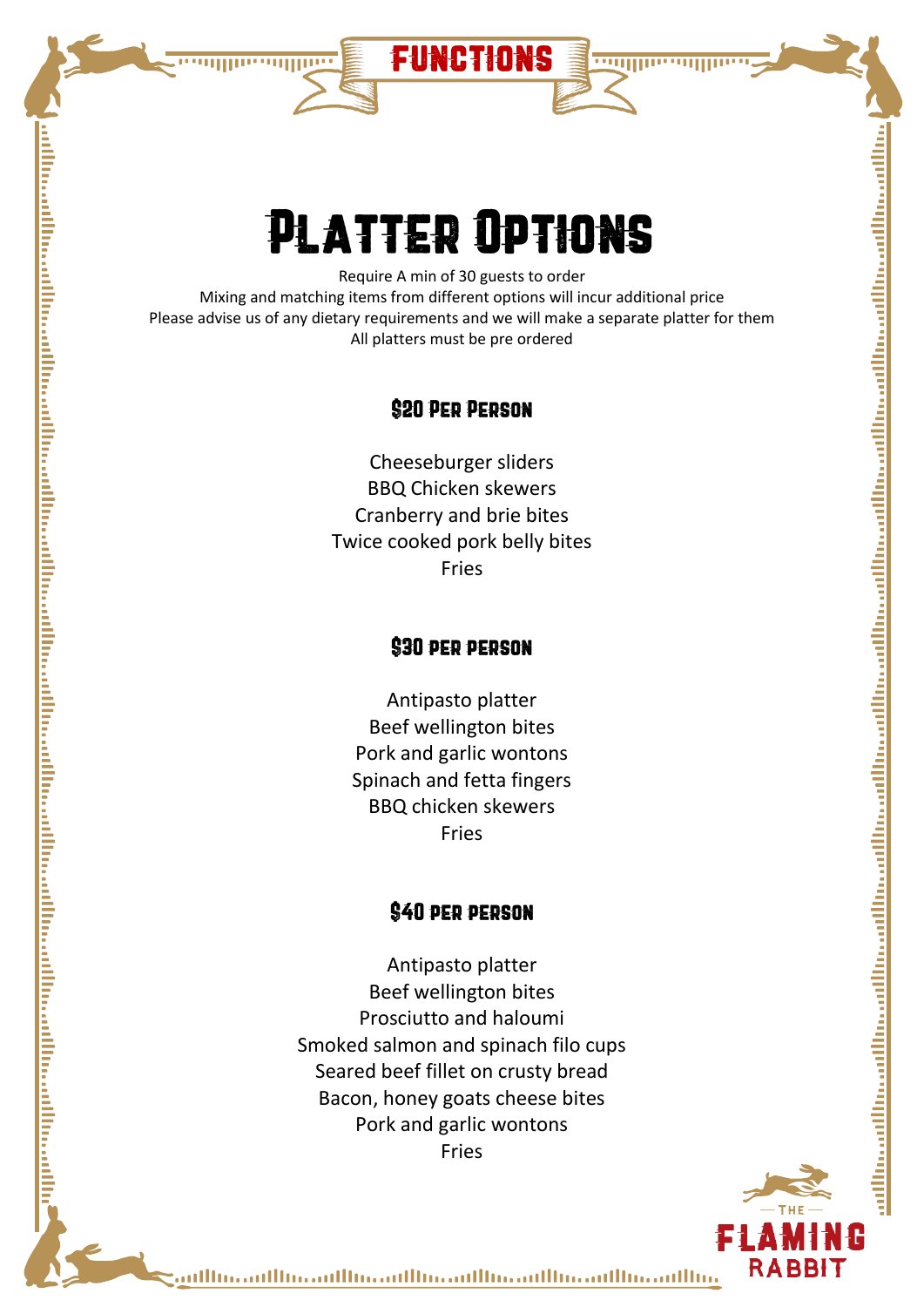### Beverage Options

**THURSDAIN** 

#### **Subsidized Drinks**

• Want to treat your guests, but not too much? We can setup a tab where your guests pay a set amount and the balance is charged to your tab. This option is as flexible as you like, just tell us what your limit is and what drinks to be available and we'll take care of the rest

functions

#### **Arrival Drinks**

• Wow your guests as soon as they walk through the door! We can have freshly made drinks ready and waiting for your guest's arrival from buckets of beer too glasses of bubbles, just let us know what you're looking for and we'll make it happen Beverage

#### **Tab**

• Make it easy for you and your guests. Tell us what beverages you want available and what your tab limit is. We'll take care of the rest

### Additional

- There is no room hire for exclusive use of the Vernon room with spends over \$200 during
- the day and \$1000 in the evening.
- There is no cake cutting fee, if you wish us to plate and add Ice cream or cream there will be a \$5 pp charge.
- All accounts must be paid for on the night, unless other arrangements have been made.
- Please advise us of any dietary requirements
- Conformation of bookings are to be made 48 hours before your event
- Pre-orders welcome
- We welcome to menu changes
- Platter food available, selection from our bar snack menu

The Flaming Rabbit 1/3 Vernon Drive Lincoln

Contact: Byron Email[: gm@flamingrabbit.nz](mailto:gm@flamingrabbit.nz) Ph: 03 321 7265



#### وبالاستوبالاستوبالاستوبالاستوبالاستوبالاستوبالاستوبالاستوبالانة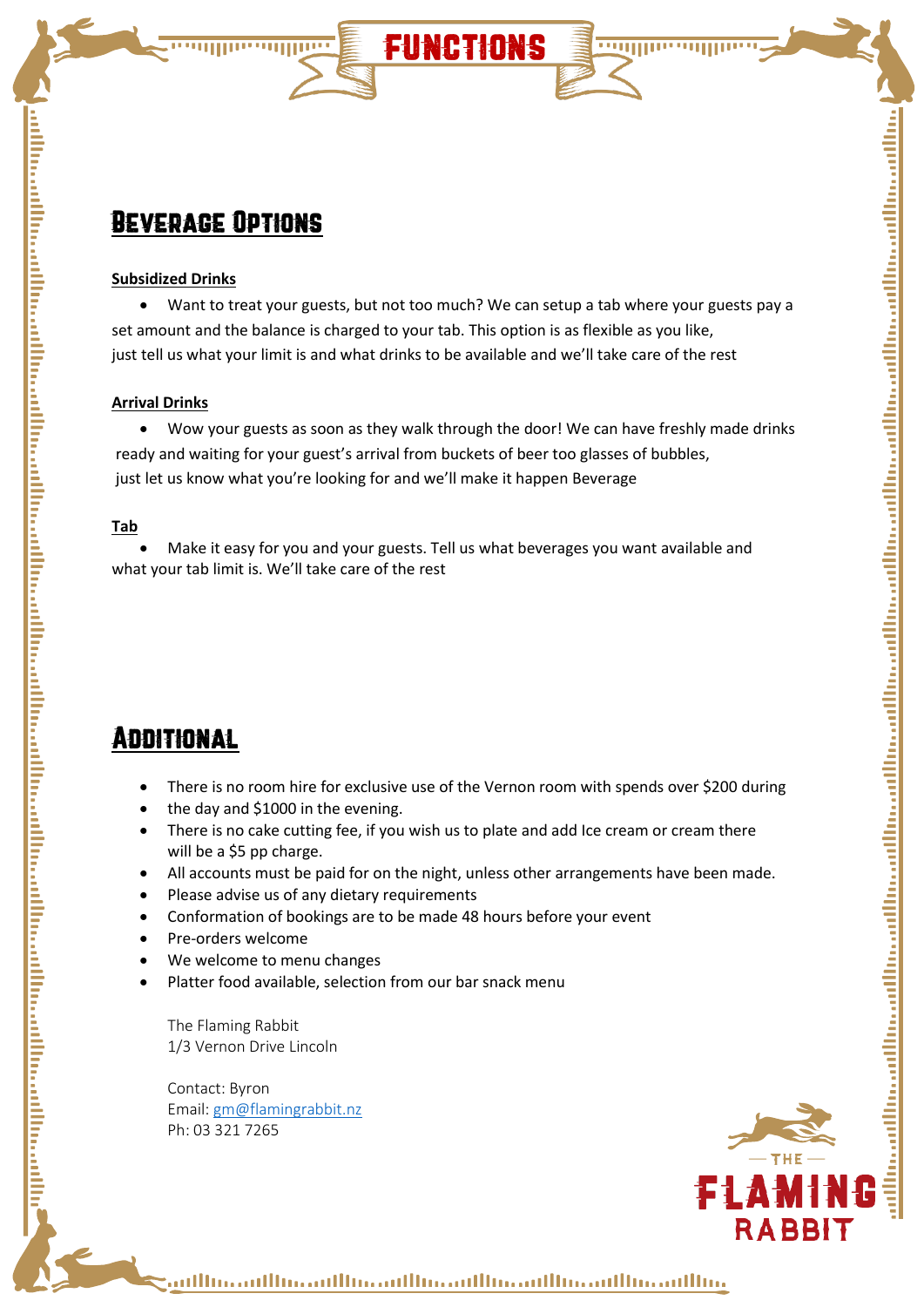



CHRISTMAS

<u>summasininin</u>

Your choice of 2 courses \$45 or 3 courses \$53 per person

## To Start

ANTIPASTO PLATTER Salami · cheese · mussels · chicken liver parfait · pickles · breads · house made dips

## **MAINS**

ROAST TURKEY duck fat potatoes · broccolini · baby carrots · stuffing · jus

FISH (GF) See staff for today's selection

Spiced CHICKPEA & HALOUMI cherry tomato · spinach · fire roasted capsicum

PORTERHOUSE (GF) green beans · new potatoes · baby carrots · jus (cooked MR unless otherwise stated)

### Desserts

**CHEESECAKE** Orange & mint cheesecake with citrus curd

PLUM PUDDING Butterscotch sauce and vanilla ice cream



وبالانتصالانة وبالاستعمالان ووالاستوبالانة وبالانتصالان وماللاته